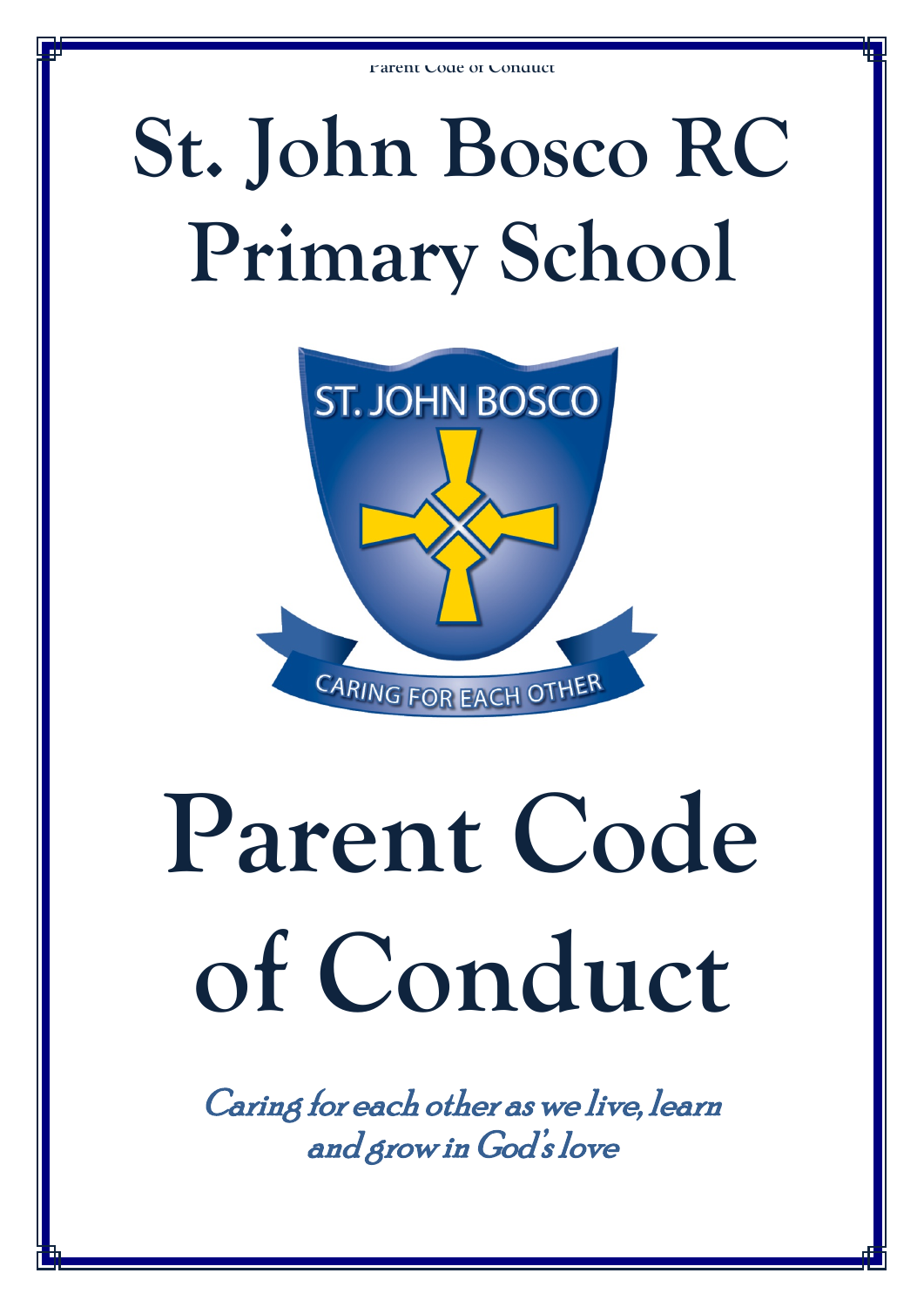### **CONTENTS**

#### **Policy**

- Introduction
- Rationale

#### **Sections**

- 1. Unacceptable Behaviour
- 2. What happens if someone ignores or breaks the Code of Conduct?
- 3. Issues of conduct with the use of Social Media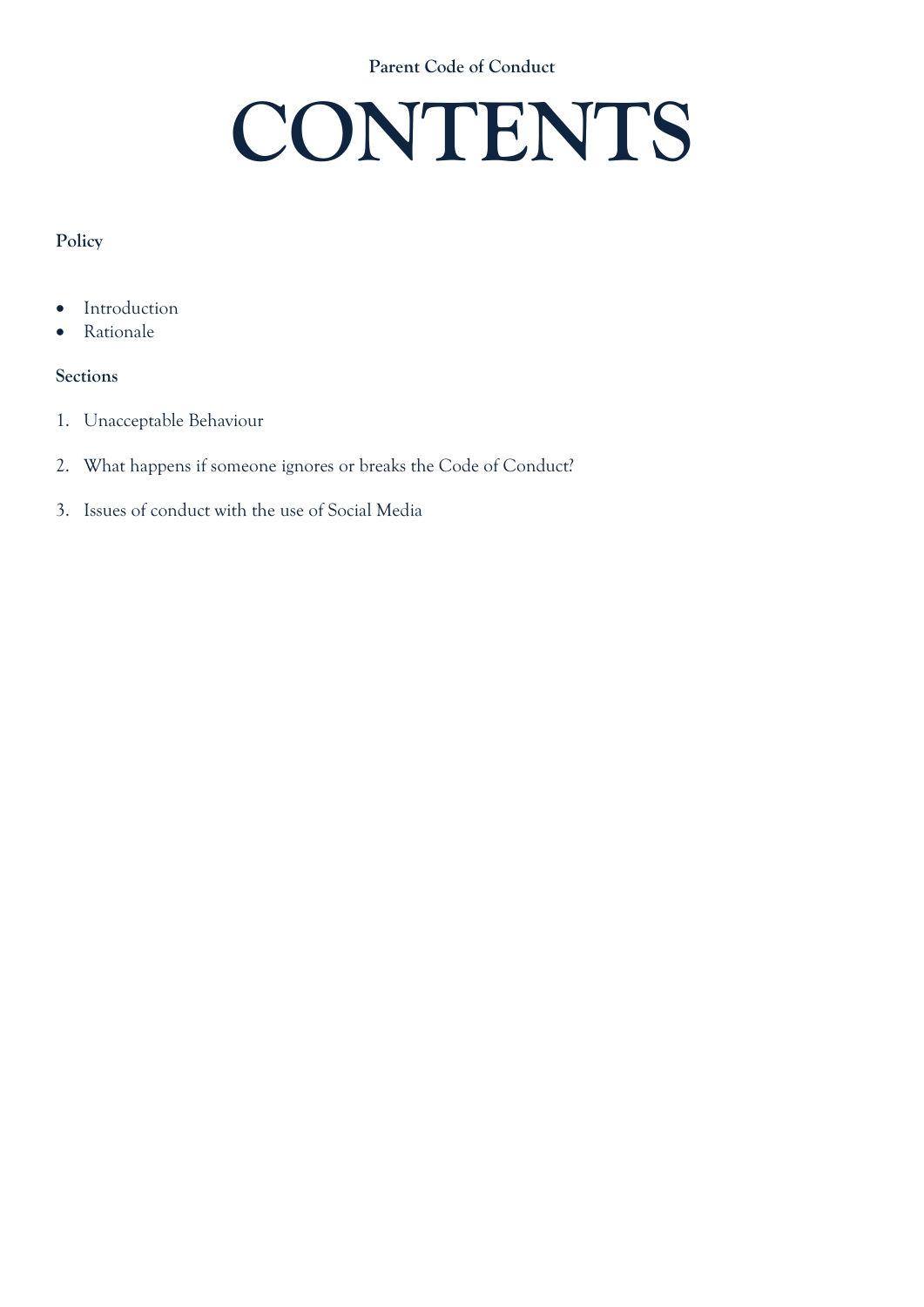#### **INTRODUCTION**

This Code of Conduct is an unsigned agreement between our parents/carers, their families and visitors at St John Bosco RC Primary School.

At St John Bosco School, we are very proud and fortunate to have a very dedicated and supportive school community. At our school the staff, governors, parents and carers all recognise that the education of our children is a partnership between us. We expect our school community to respect our school ethos, keep our school tidy, set a good example of their own behaviour both on school premises and when accompanying classes on school visits or representing our school.

In addition, we also expect our parents, carers and visitors to keep our children safe by adhering to the school's request to park safely outside the school gates during morning and afternoon collections. As a partnership we are all aware of the importance of good working relationships and all recognise the importance of these relationships to equip our children with the necessary skills for their education. For these reasons we will continue to welcome and encourage parents and carers to participate fully in the life of our school.

#### **RATIONALE**

The purpose of this code of conduct is to provide the expectations around the conduct of all parents, carers and visitors connected to our school. We are committed to resolving difficulties in a constructive manner, through an open and positive dialogue. However, we understand that everyday misunderstandings can cause frustrations and have a negative impact on our relationships. Where issues arise or misconceptions take place, please contact your child's teacher or the Headteacher, who will be available to speak to you and hopefully resolve any problems or concerns.

Where issues remain unresolved, please follow the school's complaints procedure. This is available on the school website or a copy can be requested from the school office.

The code of conduct aims to clarify the types of behaviour that will not be tolerated and seeks parental support. It also sets out the actions the school can take should this code be ignored or where breaches occur.

#### **1. UNACCEPTABLE BEHAVIOUR**

- Disruptive behaviour which interferes or threatens to interfere with any of the school's normal operation or activities anywhere on the school premises
- Any inappropriate behaviour on the school premises
- Using loud or offensive language or displaying temper
- Threatening in any way, a member of staff, visitor, fellow parent/carer or child
- Damaging or destroying school property
- Sending abusive or threatening emails or text/voicemail/phone messages or other written communications, including social media, to anyone within the school community
- Defamatory, offensive or derogatory comments regarding the school or any of the pupils/parents /staff/ governors at the school on Facebook or other sites
- The use of physical, verbal or written aggression towards another adult or child. This includes physical punishment of your own child on school premises
- Approaching someone else's child in order to discuss or chastise them because of the actions of this child towards their own child. (Such an approach to a child may be seen to be an assault on that child and may have legal consequences)
- Smoking, taking illegal drugs or the consumption of alcohol on school premises
- Dogs, other than guide dogs, being brought on to the school premises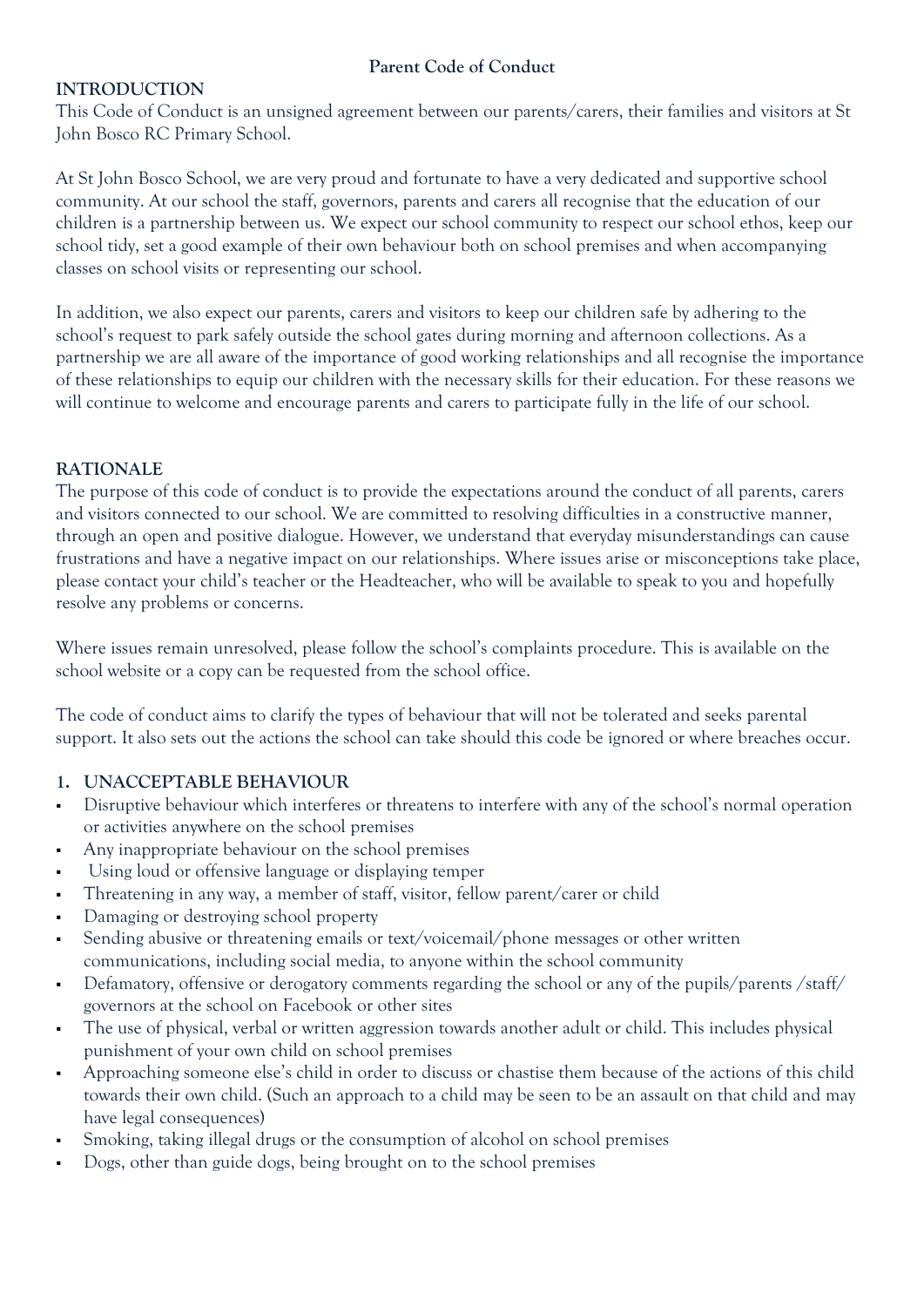Should any of the above occur on school premises or in connection with school the school may feel it is necessary to take action by contacting the appropriate authorities or consider applying for an injunction from the court banning the offending adult(s) from entering the school premises.

Thank you for abiding by this code in our school. Together we create a positive and uplifting environment not only for the children but also all who work and visit our school. It is important for parents and carers to make sure any persons collecting their children are aware of this policy.

#### **2. WHAT HAPPENS IF SOMEONE IGNORES OR BREAKS THE CODE OF CONDUCT?**

In the event of any parent/carer or visitor of the school breaking this code then proportionate actions will be taken as follows:

In cases where the unacceptable behaviour is considered to be a serious and potentially criminal matter, the concerns will in the first instance be referred to the police. This will include any or all cases of threats or violence and actual violence to any child, staff or governor Any behaviour that could be seen as a sign of harassment of any member of the school community, such as an insulting or derogatory social media post or any form of social media cyber bullying will be reported to the Headteacher and escalation procedures will be put in place if necessary In cases where evidence suggests that behaviour would be tantamount to libel or slander such as unfounded claims either verbal or through social media, then the school will refer the matter to the Local Authority's Legal Team for further action.

In cases where the code of conduct has been broken but the breach was not libellous, slanderous or a criminal matter, the Headteacher will send out a formal letter to the parent/carer with an invite to a meeting. If the parent/carer refuses to attend the meeting the Headteacher will write to the parent/carer and ask them to stop the behaviour causing the concern, failure to do so may result in a ban from the school premises.

#### **3. ISSUES OF CONDUCT WITH THE USE OF SOCIAL MEDIA**

Most people take part in online activities and social media, however, we ask that you use common sense when discussing school life online. Think before you post. We ask that social media, whether public or private, should not be used to fuel campaigns and voice complaints against the school, school staff, parents or children. We take very seriously inappropriate use of social media by a parent to publicly humiliate or criticise another parent, member of staff or child.

If parents have any concerns about their child or have a grievance, they should:

- 1. Initially contact the class teacher
- 2. If the concern remains they should contact the head teacher
- 3. If still unresolved, the school governors through the complaints procedure

#### Cyber Bullying

We take very seriously the use of cyber bullying by one child or a parent to publicly humiliate another by inappropriate social network entry. We will take and deal with this as a serious incident of school bullying. The school will also consider its legal options to deal with any such misuse on social networking and other sites.

Parents, carers, families and visitors to school should not use social media as a medium to air any concerns or grievances. This is not helpful as information is not always portrayed consistently and can often raise further concerns within the school community which become more difficult to address. Inappropriate online activity:

- Identifying or posting images/videos of children
- Abusive or personal comments about staff, governors, children or other parents
- Bringing the school into disrepute
- Posting defamatory or libellous comments